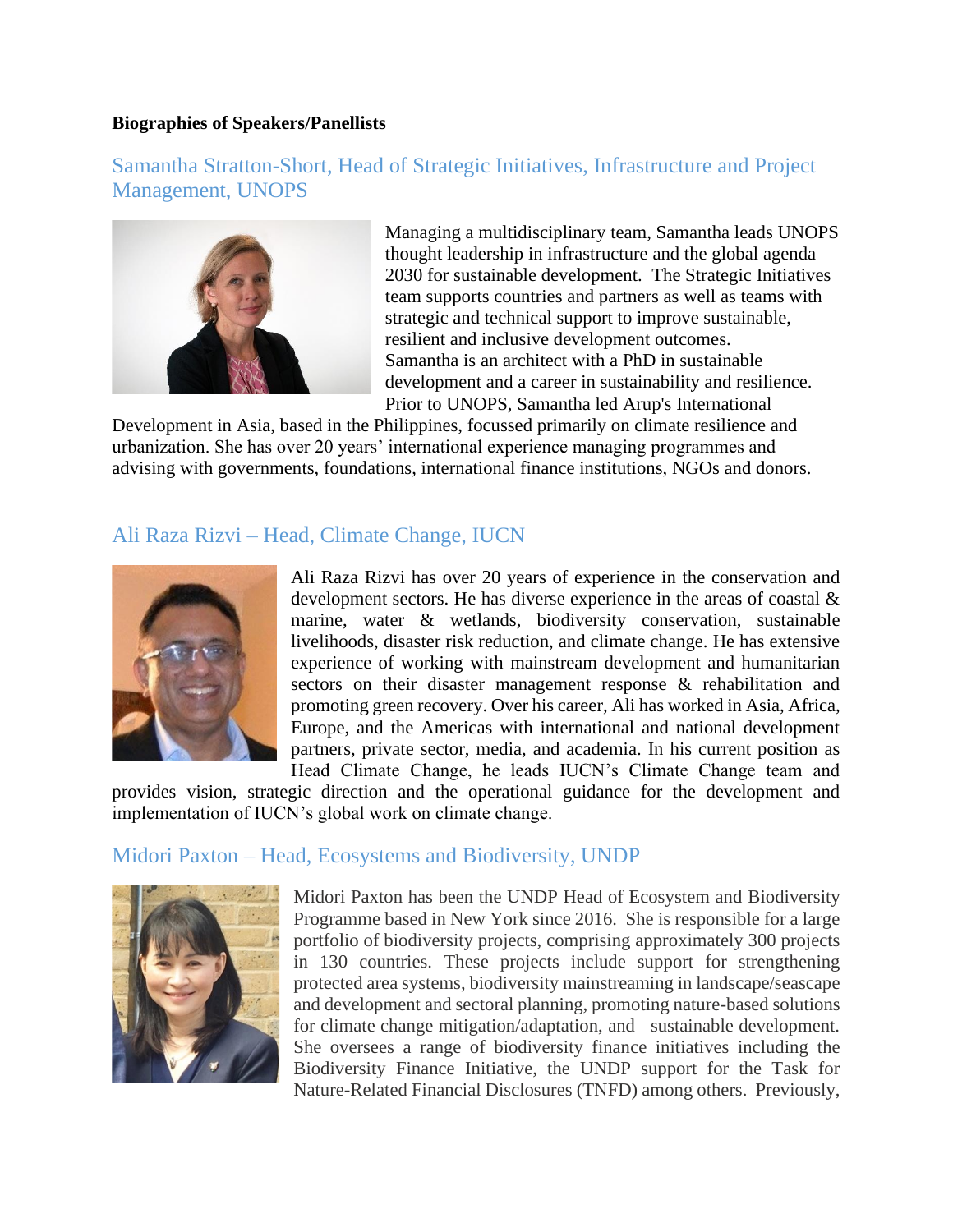she worked as a Bangkok-based Regional Technical Adviser, providing policy and programming support for countries in Asia. Between 2000 and 2010, she worked in Namibia; much of the time working under the Directorate of Parks and Wildlife Management, Ministry of Environment and Tourism, coordinating the project to strengthen the national protected area system. Midori holds a master's degree in Environment and Development from University of Cambridge, and author of six books and hundreds of published photos and articles.

## Todd Howland – Chief, Development, Economic and Social Issues Branch, OHCHR



Todd Howland has over 25 years of professional experience in the field of human rights. He presently serves as Chief, Right to Development, Sustainable Development, and Economic and Social Rights Branch of the Office of the UN High Commissioner for Human Rights in Geneva. He has served as OHCHR Representative in Colombia, the Democratic Republic of Congo and Angola among other UN posts. He has authored numerous scholarly articles on human rights including in the Human Rights Quarterly, the Denver Journal of International Law and Policy and the Virginia Journal of International Law and published extensively on

human rights in newspapers and magazines including in the Washington Post, LA Times, Boston Globe, the Toronto Globe and Mail and Revista Semana. Howland was director of the Robert F. Kennedy Center for Human Rights in Washington, DC. He has also worked at El Rescate, the European Commission and in Ethiopia for the Carter Center. Howland was a professor of human rights law at Hankuk University in Seoul, Korea. He holds a JD and MA from the University of Denver and was a Visiting Fellow at the Harvard Human Rights Program.

# Carmel Lev – Strategy and Partnership Specialist, Global Infrastructure Facility



Carmel Lev serves as a strategy and partnerships specialist for the Global Infrastructure Facility (GIF), a multi-donor fund housed at the World Bank that seeks to mobilize private capital into sustainable infrastructure. In her role, Carmel supports the implementation of the GIF's strategic priorities with a focus on climate finance. Prior to joining the GIF, Carmel worked for the IFC's Inclusive Business unit and helped coordinate IFC's Social Bond Program. Carmel also served as a Strategy Associate for Spectrum Impact, a consulting company that works with public and private sector clients to develop impact investing strategies and products. Previously, Carmel worked at Impact Investment Exchange in Singapore and also

supported the Case Foundation's Impact Investing portfolio. Prior to this, Carmel was at the National Democratic Institute, managing and implementing foreign assistance programs in the Middle East & North Africa. Carmel earned an MS in Global Business & Finance from Georgetown University's School of Foreign Service and a BA in Global Studies and World Arts & Cultures from the University of California, Los Angeles.